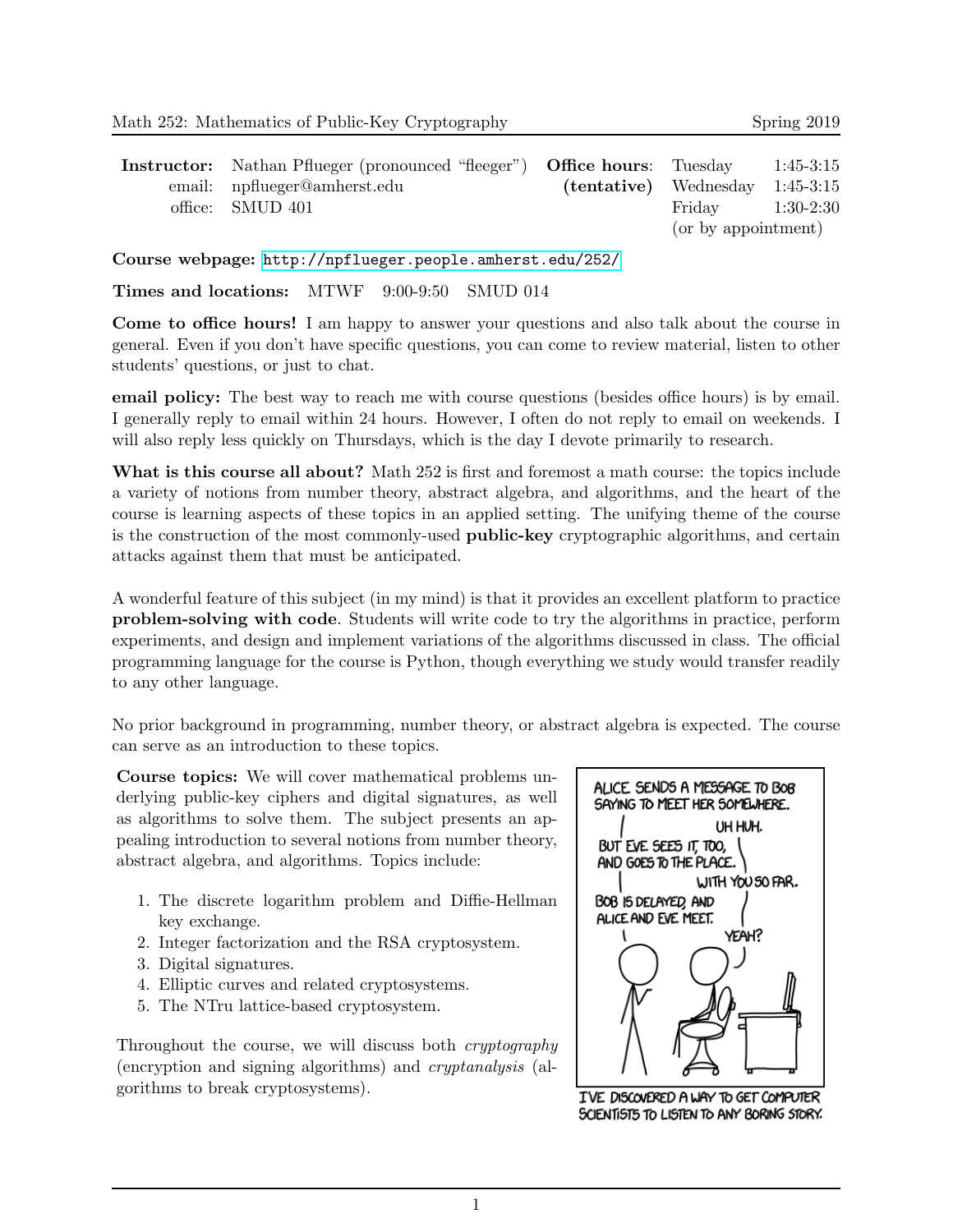Expectations: Students should expect to spend 8 to 12 hours per week outside of class on this course, between studying their notes and the textbook, working on written homework, and designing and writing code. If you are new to programming, working on that skill will account for a lot of your time (but it will pay very high dividends, as my previous students repeatedly tell me!). Some assigned problems will be quite challenging, and you do not need to complete all problems to earn a good grade in the course. However, I recommend attempting all assigned problems, and studying the solutions after they are posted.

You will sometimes be expected to take the initiative in looking up information about the tools you need, especially when programming. If you can't find what you're looking for, though, I will of course be happy to help.

The nature of a course like this, which connects to several different disciplines, is that some students may have an easier time with the material than others (e.g. if they already know how to program, or already know some abstract algebra). If it seems like the course is easier for some of your classmates, do not be discouraged! This just means that you have a lot to gain from the course. I hope that by the end of the course all students will reach the same place, and you will all be versatile and valuable problem-solvers wherever you take your skills from this course.

**Textbook:** An Introduction to Mathematical Cryptography, Second Edition, by Hoffstein, Pipher, and Silverman. With Amherst credentials, you can download the entire book for free, or to print a cheap paperback copy, at the following link.

<https://link.springer.com/book/10.1007/978-1-4939-1711-2>

Prerequisites: A course with proofs, such as Math 220/221 or 271/272, or instructor permission.

## Tips:

- Come to office hours! I am happy to answer your questions and also talk about the course in general. Even if you don't have specific questions, you can come to review material, listen to other students' questions, or just to chat.
- Review early and often. You should constantly be looking over your notes and keeping the big picture in mind. Arrive each day in class with a sense for where we are.
- Keep a positive attitude. Learning is a long process, and you will struggle often. Remember that struggle and difficulty is how you grow. Don't be afraid to talk to me about whatever difficulty you're facing. I want all of my students to be successful and deepen their mathematical skill and appreciation.
- Practice, practice, practice. Start early on homework, and let hard problems simmer in your head. Try unassigned problems in addition to homework. Read the book, and read actively, always questioning, summarizing, and interpreting what's on the page.

Structure and grading: There will be weekly homework assignments, two midterm exams, and a final exam. The dates of all exams, and their share of your final grade, are listed below. There is no set curve or grading cutoffs, but most likely the median grade will be around a B.

| Written homework $20\%$     |                                                      |
|-----------------------------|------------------------------------------------------|
| Programming homework $20\%$ |                                                      |
|                             | Midterm 1 $15\%$ Wednesday 3/6                       |
|                             | Midterm 2 $15\%$ Wednesday $4/24$                    |
|                             | Final exam 20% Date/time TBA                         |
|                             | Your best exam $10\%$ (added to its original weight) |